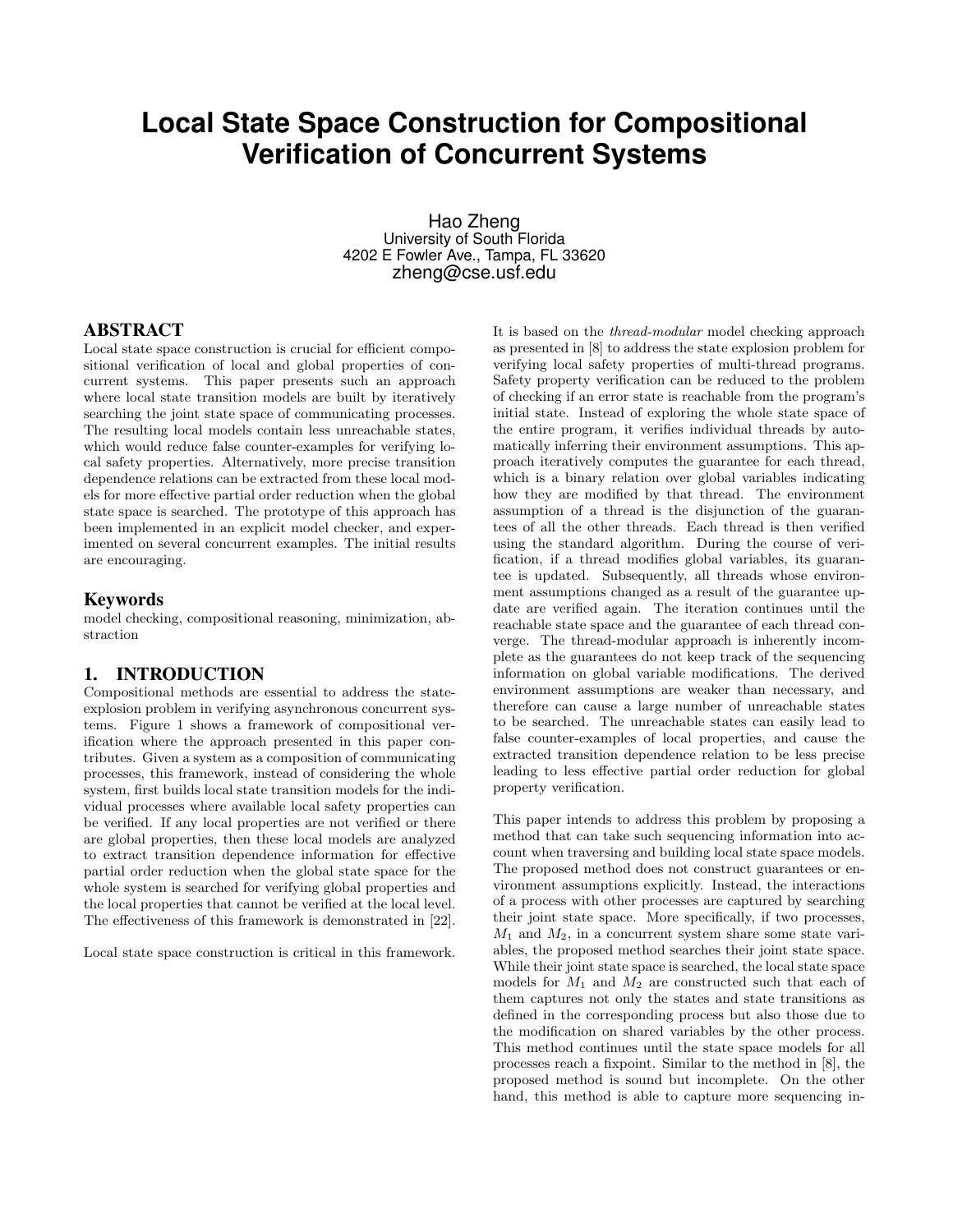

Figure 1: A Compositional Verification Framework.

formation about the interactions of a process with its environment into its state space model as its traverses the joint state space of processes. This often helps to avoid searching a large number of unreachable states, which lead to less false counter-examples and higher overall efficiency of the entire framework. The downside is higher complexity in some cases due to more information that needs to be considered.

Related Work The thread-modular approach in [8] is not implemented. [11] presents an implementation in the concurrent software model checker BLAST augmented with abstraction refinement to handle the infinite data space. A similar approach to asynchronous circuit verification is presented in [19]. Lately, [16] presents an abstraction refinement extension to make the thread modular approach complete. On the other hand, the completeness of our framework is achieved by searching the global state space with partial order reduction helped with the information extracted from the local state transitions models.

The approaches presented in this paper and [8, 11, 19] fall in a category, assume-guarantee reasoning, a general compositional verification method. Early work [12, 14, 17] requires users to provide an environment assumption to model how global states are updated by all other threads when a thread is verified in separation. If threads have complex interactions among themselves, it can be difficult to find a simple and accurate environment assumption for a thread. Some previous compositional approaches [4, 9, 10, 15, 20, 21] use a context abstraction or assumption for each process to find its state space for sound verification. Over-approximations are required in order to avoid any false positive results. On the other hand, the context should be sufficiently accurate to avoid excessive number of false counter-examples for higher efficiency. These methods assume user-provided contexts, which can be very difficult to obtain for systems with complex interactions among different processes. In [5], an automated approach is described to generate the assumptions for compositional verification based on a counter-example guided learning algorithm. This approach starts with a set of the weakest assumptions for a process, and iteratively refines these assumptions. That is, the initial contexts abstraction is made very coarse at the beginning, and it is gradually refined by refuting the encountered counter-examples until a real counter-example is found or the system is shown to satisfy its specification. A major potential problem of this approach is the large number of iterations of counterexample analysis and context refinement, which could have a large negative impact on the overall efficiency. Moreover, the initial coarse context can cause the unreachable state space to be very large, which may cause memory overflow. Similar work is also described in [3, 1, 2, 7].

On the other hand, the approaches presented in this paper and in [8, 11, 19] verify a process starting with an underapproximate environment assumption, and gradually extend the local state space model for each process by including global state updates allowed by other processes.

An approach is described in [6] for verifying global safety properties using local state space search. It gradually exposes more local information which is used to strengthen the local state space invariances until global safety properties are verified or real counter-examples are found. While both the approach in this paper and [6] rely on local state space search, the proposed approach alone does not intend to be complete. Instead, the completeness is achieved by searching the global state space as indicated at the beginning of this section. Also, the work in [6] is symbolic while this approach is explicit.

## 2. BACKGROUND

Let  $\mathbb Z$  be the set of integers, and  $V = (v_1, \ldots, v_n)$  be an ordered finite set of variables. Each  $v_i \in V$  takes its values from its finite domain  $Z_i \subset \mathbb{Z}$ . Let  $Z = Z_i \times \ldots \times Z_n$  be the set of all possible assignments to all variables in  $V$ .

A concurrent system is typically described in some high-level language. Since the exact formalism for describing a concurrent system is not important, this paper simply assumes that a finite state concurrent system is described with a tuple  $M = (V, init, A)$ . A state of M,  $s \in Z$ , is an assignment to  $V$ . *init* is the initial state which defines the values for the variables when the system starts. A is a set of actions defining how the system changes its states when actions in A are executed. Each action  $\alpha \in A$  is specified with  $(q, va)$ where

- A guard  $g: Z \to \{\text{true}, \text{false}\}\$ is a total function that map each state to truth value.
- An assignment operation  $va: Z \to Z$  is a total function that maps one state to another.

In general, an action  $\alpha$  only modifies a subset of variables in V. Let  $wr(\alpha) \subseteq V$  be the set of variables modified by action α.

An action  $\alpha = (g, va)$  is enabled in a state s if  $g(s)$  evaluates to true in s. Let  $enb(s)$  denote all actions enabled in s. An action can be executed once it becomes enabled, and possibly changes to a new state. The successor state  $s'$  after executing an enabled action *act* is denoted by  $\alpha(s)$ .

In this paper, we often need to check the consistency of the assignments in two states on a subset of variables. Given a set of variables  $C$ , let  $val(s, C)$  return the set of assignments in s to variables in C. Two states,  $s_1$  and  $s_2$ , are consistent on C, denoted as  $s_1 =_C s_2$ , iff  $val(s_1, C) = val(s_2, C)$ .

A large and complex system usually consists of processes connected in a network where communications among the processes can be done through shared variables. Let  $M_i =$  $(V_i, init_i, A_i), 1 \leq i \leq n$ , be *n* processes. The shared variables  $C_{ij}$  between  $M_i$  and  $M_j$  is  $V_i \cap V_j$ . Assume that the sets of actions of different processes are pairwise disjoint.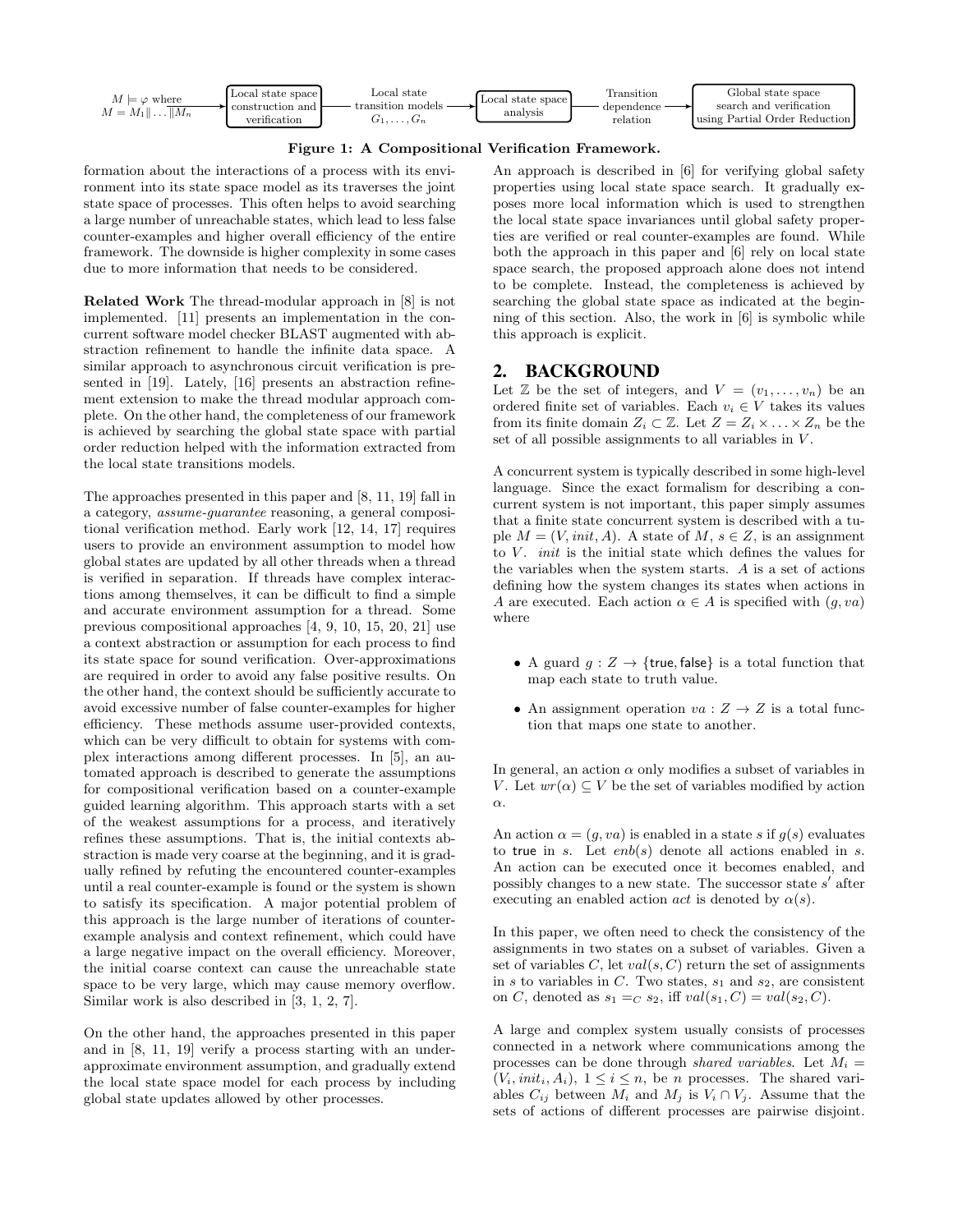A concurrent system as a composition of n processes is defined as  $M = ||_{1 \leq i \leq n} M_i = (V, init, A)$  where  $V = \bigcup_{1 \leq i \leq n} V_i$ ,  $init = (init_1, \ldots, init_n)$  such that  $\forall 1 \leq i, j \leq n, init_i =_{C_{ij}}$ *init<sub>j</sub>*, and  $A = \bigcup_{1 \leq i \leq n} A_i$ . A state  $s_i$  of  $M_i$  is referred to as a local state of  $M_i$ , and a state of M is referred to as a global state, which is a n−tuple of local states, i.e.  $(s_1, \ldots, s_n)$  such that  $\forall 1 \leq i, j \leq n, s_i =_{C_{ij}} s_j$ .

Consider a process  $M_i = (V_i, init_i, A_i)$  in a concurrent system  $M = \|_{1 \le i \le n} M_i$ . The actions in  $A_i$  are referred to as local actions to  $M_i$ . If a  $M_i$ -action  $\alpha$  modifies some variables of  $M_j$ , this action is referred to as external to  $M_j$ . Let  $ext(M_j, \alpha)$  be a predicate that holds true if  $\alpha \notin A_j$  but  $wr(\alpha) \cap V_j \neq \emptyset.$ 

Given a global state  $\vec{s} = (s_1, \ldots, s_n), enb(\vec{s}) = \bigcup_{1 \leq i \leq n} enb(s_i).$ When an action  $\alpha \in enb(\vec{s})$  is executed, one or multiple local states may be changed resulting in a new global state  $\vec{s}' = (s'_1, \ldots, s'_n)$ , denoted as  $\alpha(\vec{s})$ , such that  $s'_i = \alpha(s_i)$ , and

$$
\forall 1 \leq j \leq n, i \neq j
$$

and

$$
\begin{cases}\next(M_j, \alpha) \Rightarrow (s'_i =_{C_{ij}} s'_j \land s_j =_{V_j - V_i} s'_j) \\
\neg ext(M_j, \alpha) \Rightarrow s_j = s'_j\n\end{cases}
$$

where  $C_{ij} = V_i \cap V_j$ . Naturally,  $\forall 1 \leq i, j \leq n, s'_i =_{C_{ij}} s'_j$ .

Figure 2 shows a simple example of a concurrent system with three processes. In this example, variable  $x$  is shared by all three processes, and y is shared between  $M_2$  and  $M_3$ . All the other variables are internal to their respective processes. Actions  $\alpha_1$  and  $\alpha_3$  of  $M_1$  are invisible as they only modify the internal variables of  $M_1$ , while  $\alpha_2$  and  $\alpha_4$  are external to both  $M_2$  and  $M_3$ .

The state transition level semantics of concurrent systems are represented in state graphs, which are defined below.

DEFINITION 2.1. A state graph for a concurrent system M is a tuple  $G = (S, i, R)$  where

- 1. S is a finite non-empty set of states,
- 2.  $i \in S$  is the initial state.
- 3.  $R \subseteq S \times (A \cup Ext) \times S$  is the set of state transitions where Ext is the set of eternal actions of the environment to M.

The above state graph definition is used to represent both concurrent systems and their processes. If a state graph  $(S, i, R)$  is for a system  $||_{1 \leq i \leq n} M_i$ , then  $Ext = \emptyset$ , it is referred to as the global state graph where  $S$  and  $R$  are the set of global states and the set of global state transitions of  $M$ , respectively, and  $i = (init_1, \ldots, init_n)$ . If a state graph is defined for a process  $M_i$  in a system  $||_{1\leq i\leq n}M_i$ , it is referred to as the local state graph of  $M_i$ , and its set of external actions is

$$
Ext_i = \{ \alpha | \exists 1 \le j \le n \text{ s.t. } \alpha \in A_j \land ext(M_i, \alpha \}.
$$

Algorithm 1:  $DFS(\|_{1 \le i \le n} M_i)$ 

**Input:** A system description of  $n$  processes. **Output:** A global state graph  $(S, i, R)$ .

1  $i := \sum (init_1, \ldots, init_n);$ 2  $S := S \cup i$ ; 3  $stack.push((i, emb(i)))$ ; 4 while stack is not empty do 5  $(s, E) := stack.pop();$ 6 if  $E = \emptyset$  then 7 | continue: 8 Select  $\alpha \in E$  to execute, and remove it from E; 9  $stack.push((s, E));$  $10$  $\prime := \alpha(s);$ 11  $\frac{1}{\sqrt{2}}$  Check safety properties here. Terminate if a

violation is found.  $*/ R := R \cup \{(s, \alpha, s')\};$ 

 $\mathbf{12} \quad | \quad \textbf{if} \; s' \notin S \; \textbf{then}$ 13  $|$  stack.push $((s', emb(s')));$ 

$$
\begin{array}{c|c}\n\mathbf{14} & \text{Sident}, \text{pass}(3, \text{cross}) \\
\mathbf{14} & S := S \cup s';\n\end{array}
$$

As to be shown later, the local state graph of a process contains not only the state transitions on local actions but also those on  $Ext_i$  to take into account updates on shared variables caused by actions executed in other processes that are external to  $M_i$ . Then, in  $G_i = (S_i, i_i, R_i)$  for  $M_i, S_i$  is the set of local states,  $R_i$  is the set of state transitions on local actions in  $A_i$  of  $M_i$  or on actions in  $Ext_i$  external to  $M_i$ , and  $i_i = init_i$ . The local state graph of  $M_i$  in a system captures the behavior as defined in  $M_i$  as well as updates on its shared variables by actions of other processes in the system.

Executions of a concurrent system are represented by paths in its state graph. Given a state graph  $G = (S, i, R)$ , a path of G is a sequence  $s_0 \xrightarrow{\alpha_0} s_1 \xrightarrow{\alpha_1} \dots$  such that for every  $i \geq 0$ ,  $(s_i, \alpha_i, s_{i+1}) \in R$  holds for some  $\alpha_i$ . State q is reachable from r if there exists a path  $s_0 \xrightarrow{\alpha_0} s_1 \xrightarrow{\alpha_1} \dots \xrightarrow{\alpha_{n-1}} s_n$  such that  $r = s_0$  and  $q = s_n$ . State q is reachable in G if q is reachable from the initial state through a path. The set of paths in a state graph G from the initial state is denoted as  $Path(G).$ 

Given a concurrent system  $M = ||_{1 \leq i \leq n} M_i$ , its state graph can be constructed using reachability analysis by executing exhaustively every enabled action in every state starting from the initial state. A general depth-first search algorithm for reachability analysis is shown in Algorithm 1. Checking safety properties can be easily combined with the given algorithm.

Given a set of variables C, a state transition  $(s, \alpha, s')$  is invisible relative to  $C$  if the assignments in  $s$  and  $s'$  are different only on the variables not in C. Two paths are called stutter equivalent if they only differ in their corresponding invisible state transitions.

DEFINITION 2.2. Let  $C$  be a set of variables. Two paths,  $\rho = s_0 \stackrel{\alpha_0}{\longrightarrow} s_1 \stackrel{\alpha_1}{\longrightarrow} \ldots$  and  $\rho' = s'_0 \stackrel{\beta_0}{\longrightarrow} s'_1 \stackrel{\beta_1}{\longrightarrow} \ldots$ , are stutter equivalent relative to C, denoted  $\rho \approx_C \rho'$ , if there exist two infinite sequences of positive integers  $0 \leq i_1 \leq i_2 \leq \ldots$  and  $0 \leq j_1 \leq j_2 \leq \ldots$  such that for every  $k \geq 0$ , the following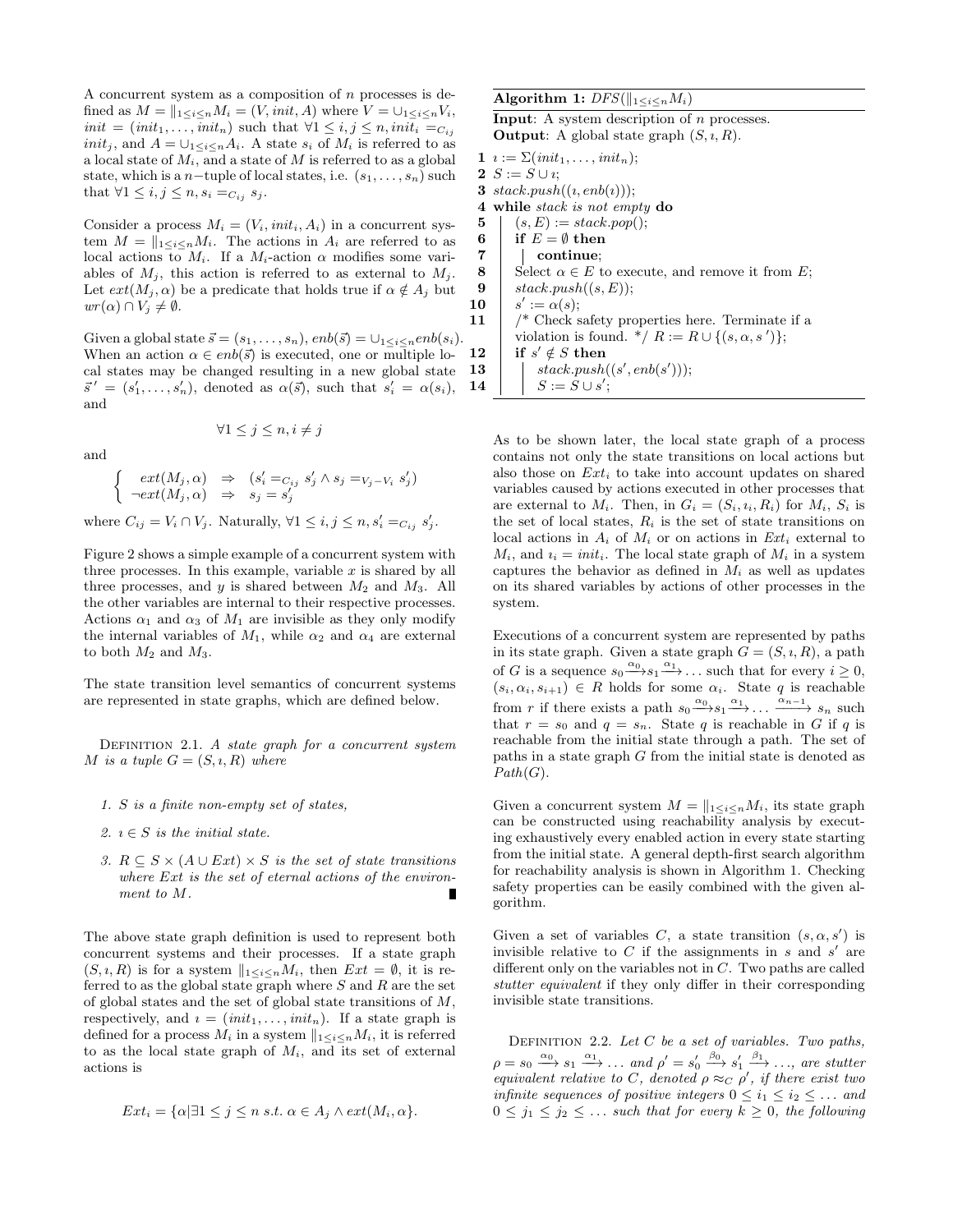$$
M_1 = (V_1, q_0, A_1); \t M_2 = (V_2, p_0, A_2); \t M_3 = (V_3, s_0, A_3);
$$
  
\n
$$
V_1 = \{l_1, x, z\}; \t V_2 = \{l_2, x, y\}; \t W_3 = \{l_3, x, y\};
$$
  
\n
$$
q_0 = (l_1 = 0, x = 0, z = 0); \t p_0 = (l_2 = 0, x = 0, y = 0); \t s_0 = (l_3 = 0, x = 0, y = 0);
$$
  
\n
$$
A_1 = \{ \alpha_1, \alpha_2, \alpha_3, \alpha_4 \}; \t A_2 = \{ \beta_1, \beta_2 \}; \t A_3 = \{ \gamma_1, \gamma_2 \};
$$
  
\nwhere  
\n
$$
\alpha_1 = (l_1 = 0 \land x > 0, \t \beta_1 = (l_2 = 0 \land y = 0, \t \gamma_1 = (l_3 = 0 \land y = 1, \t z := x + 1; l_1 = 1); \t x := 2; l_2 := 1); \t x := 3; l_3 := 1);
$$
  
\n
$$
\alpha_2 = (l_1 = 1, \t x := 0; l_1 = 2); \t \beta_2 = (l_2 = 1 \land x = 0, \t y := 1; l_2 := 0)
$$
  
\n
$$
\alpha_3 = (l_1 = 2 \land x > 0, \t z := x * x; l_1 = 3); \t \alpha_4 = (l_1 = 3, \t z := 0; l_1 = 0); \t x := 0; z := 0; l_1 = 0);
$$

Figure 2: An example of a simple concurrent system with three processes communicating over shared variables  $x$  and  $y$ .

condition holds.

$$
s_{i_k} =_C s_{i_k+1} =_C \ldots =_C s_{i_{k+1}-2} =_C s_{i_{k+1}-1} =_C
$$
  

$$
s'_{j_k} =_C s'_{j_k+1} =_C \ldots =_C s'_{j_{k+1}-2} =_C s'_{j_{k+1}-1}
$$

The stutter equivalence for two finite paths is defined similarly.

Two state graphs can be related by the stutter simulation relation, which is defined below.

DEFINITION 2.3. Let  $G_i$ ,  $i \in \{1,2\}$ , be two state graphs, and  $C$  a set of variables.  $G_2$  is said to be a stutter simulation of  $G_1$  relative to C, denoted as  $G_1 \preceq_C G_2$ , if for every  $\rho_1 \in Path(G_1)$ , there is  $\rho_2 \in Path(G_2)$  such that  $\rho_1 \approx_C \rho_2$ . П

## 3. LOCAL STATE GRAPH CONSTRUCTION

Given a concurrent system under verification, its state graph can be constructed directly by performing reachability analysis. The main drawback is state explosion if the system consists of a large number of concurrent processes. On the other hand, it is typical that properties to verify are often defined locally, therefore it is not necessary to construct the global state graph for verification if those properties can be verified locally. This section describes an approach to the construction of local state graphs for the consisting processes of a given system. The constructed local state graphs are shown to be stutter simulations of the global state graph. This indicates that the safety properties specified locally, if they hold in the local state graphs, also hold in the global one.

First, the general idea and limitation of the thread-modular approach in [8] are shown using the example shown in Figure 2. Next, a new method is proposed to overcome such limitation. Finally, the soundness of the proposed method is shown in the last section.

# 3.1 Thread-Modular Approach: Illustration and Limitation

Consider the system  $||_{1\leq i\leq 3}M_i$  shown in Figure 2. Initially, the environment assumptions for all processes are empty. Only action  $\beta_1$  in  $M_2$  is enabled. After  $\beta_1$  is executed, state graph  $G_2$  for  $M_2$  is extended with a state transition on  $\beta_1$ as shown in Figure  $3(a)$ . Since this state transition updates the shared variable  $x$ , such update is a guarantee of  $M_2$ , and it is added to the environment assumptions for  $M_1$  and  $M_3$ , respectively. Since the environment assumptions for  $M_1$  and  $M_3$  have changed, the state space of  $M_1$  and  $M_3$  under the new environment assumptions is traversed, and their state graphs are extended, as shown in Figure 3(b), with external state transitions on  $\beta_1$  drawn with dotted arrows.  $G_1$  is also extended with new states and state transitions as a result of the added external state transition.

Now, state graph  $G_1$  of  $M_1$  contains a state transition on action  $\alpha_2$  that updates the shared variable x. The guarantee derived from this state transition is added to the environment assumptions of  $M_2$  and  $M_3$ . Then,  $G_2$  and  $G_3$  of  $M_2$  and  $M_3$ , respectively, are extended with new states and state transitions under their corresponding extended environment assumptions. The resulting state graphs are shown in Figure 3(c).

In a few more steps, the state graphs shown in Figure  $3(d)$ are obtained. In  $G_3$ , state transition on action  $\gamma_1$  of  $M_3$ ,  $(s_3, \gamma_1, s_4)$ , updates the shared variable x by changing it from 0 to 3. This update, which is a guarantee of  $M_3$ , is added into the environment assumption of  $M_1$ , which results in two external transitions  $(q_0, \gamma_1, q_{11})$  and  $(q_3, \gamma_1, q_4)$  to be added into  $G_1$ . These two external state transitions can be added into  $G_1$  as  $x = 0$  in both state  $q_1$  and  $q_3$ . However, according to the system model shown in Figure 2, action  $\gamma_1$ can happen only after action  $\beta_1$  has fired. This indicates that the external transition  $(q_0, \gamma_1, q_{11})$  and all reachable states from it in gray are in fact unreachable. This undesirable result is due to the fact that the current representation of process guarantees is not able to capture the sequencing relations among actions.

#### 3.2 Local State Space Search

This section describes a local state graph construction method that addresses the problem with the thread-modular approach as shown in the previous section. Consider a system  $\|1 < i < nM_i$ . The basic idea is as follows. For every pair of  $M_i$ and  $M_j$  such that  $i \neq j$  and  $V_i \cap V_j \neq \emptyset$ , this apporach traverses their joint state space starting from their joint initial states  $(int_i, init_i)$ . In each joint state  $(s_i, s_j)$ , all the enabled actions are checked. When a  $M_i$ -action  $\alpha$ , if external to  $M_i$ , is executed, a state transition on  $\alpha$  is added to the state graph  $G_i$ , and an external state transition also on  $\alpha$  is added to the state graph  $G_j$  as well to represent such change on the shared variables due to  $\alpha$ . Apply the same procedure for  $M_j$ . If any new local states are found, the state space of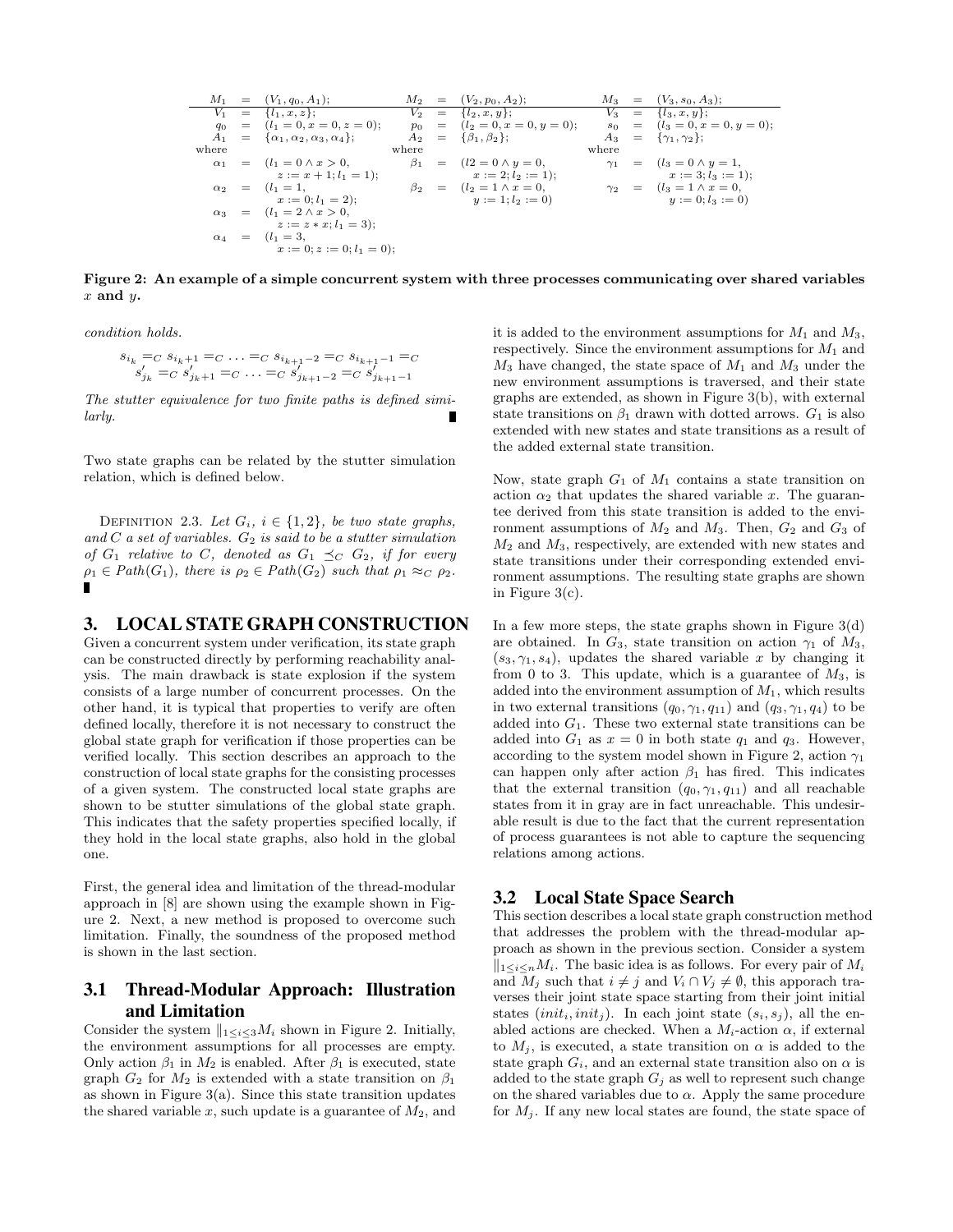

Figure 3: (a)-(d) Snapshots of partial SGs generated for the example shown in Figure 2 using the threadmodular approach.

 $M_i$  or  $M_j$  is then searched individually starting from these new local states. This subsequently may result in more local states and local state transitions added into  $G_i$  or  $G_j$ . Once the individual state space search is done, the local search is resumed on their joint state space. The above local state space search algorithm alternates between two steps: joint and individual state space search. The purpose of the joint state space search of two processes is to expand the state graph of a process with states as a result of interactions between these two processes, while the individual state space search is to expand the state graph with additional reachable states from the states resulting from the interactions of these two processes.

Algorithm 2 shows the local search algorithm as described above. First,  $outgoing(G, s)$  is defined to be the set of state transitions of G originating from state s. It takes a pair of processes,  $M_i$  and  $M_j$ , and their corresponding partially constructed state graphs,  $G_i$  and  $G_j$ , and expands the state

Algorithm 2:  $localSearch(M_i, M_j, G_i, G_j)$ **Input:** Two Processes  $M_i$  and  $M_j$  and their SGs  $G_i$  and

- ${\cal G}_j.$
- transitions.
- **Output:**  $G_i$  and  $G_j$  expanded with new states and state 1  $C_{ij} = V_i \cap V_j;$ 2 init  $=(init_i, init_j);$ 3  $S = S \cup init;$ 4 stack.push(init); 5 while stack is not empty do 6  $(s_i, s_j) = stack.top();$ 7 if  $s_i$  is not in  $G_i$  then  $\bf{8}$  | DFS( $M_i, s_i$ ); 9 if  $s_j$  is not in  $G_j$  then  $\mathbf{10}$  | DFS( $M_j, s_j$ ); 11 foreach  $(s_i, \alpha, s'_i) \in outgoing(G_i, s_i)$  do 12 if  $\alpha \in A_i \wedge ext(M_i, \alpha) = true$  then 13 | | Create a state transition  $(s_j, \alpha, s'_j)$  s.t.  $s_i' =_{C_{ij}} s_j';$  $\begin{array}{|c|c|c|}\hline \textbf{14} & & \textbf{16} \end{array} \begin{array}{|c|c|}\hline \textbf{14} & \textbf{16} \end{array} \begin{array}{|c|c|}\hline \textbf{16} & \textbf{16} \end{array} \begin{array}{|c|c|c|}\hline \textbf{18} & \textbf{18} \end{array} \begin{array}{|c|c|c|}\hline \textbf{18} & \textbf{18} \end{array} \begin{array}{|c|c|c|c|}\hline \textbf{19} & \textbf{18} \end{array} \begin{array}{|c|c|c$  $\begin{array}{|c|c|c|}\n\hline\n\textbf{15} & \textbf{3}^{\prime}=(s_i^{\prime},s_j^{\prime});\n\hline \end{array}$ 16 if  $\alpha \in A_i \wedge ext(M_j, \alpha) = false$  then  $\begin{array}{|c|c|c|}\n\hline\n\textbf{17} & & \quad \mid & \quad \vec{s}' = (s'_i, s_j); \end{array}$ 18 if  $ext(M_i, \alpha) = true \wedge ext(M_j, \alpha) = true$  then  $\begin{array}{|c|c|c|} \hline \textbf{19} & & \textbf{if}\,\, (s_j ,\alpha ,s'_j )\in outgoing (G_j ,s_j )\wedge s'_i =_{C_{ij}}s'_j \hline \end{array}$ then  $20$   $\begin{array}{|c|c|c|c|} \hline \quad & \quad & \quad \end{array} \qquad \begin{array}{|c|c|c|} \hline \quad & \quad & \quad \end{array} \qquad \qquad \vec{s}' = (s'_i, s'_j);$  $\begin{array}{rcl} \textbf{21} & & \textbf{for each}\ (s_j , \alpha , s'_j) \in outgoing (G_j , s_j) \textbf{ do} \end{array}$ 22 if  $\alpha \in A_j \wedge ext(M_i, \alpha) = true$  then **23** Create a state transition  $(s_i, \alpha, s'_i)$  s.t.  $s_i' =_{C_{ij}} s_j';$  $\begin{array}{|c|c|c|}\n\hline\n24 & \multicolumn{1}{|c|}{\text{Add }(s_i,\alpha,s'_i)$ to $G_i$;} \\\hline \end{array}$  $\begin{array}{|c|c|c|}\n\hline\n\textbf{25} & & \bar{s}^{\prime}=(s^{\prime}_i,s^{\prime}_j); \end{array}$ **26** if  $\alpha \in A_j \wedge ext(M_i, \alpha) = false$  then  $\begin{array}{|c|c|c|}\hline \textbf{27} & & \end{array} \begin{array}{|c|c|c|}\hline \rule{0pt}{16pt} & \multicolumn{1}{8} \tilde{s}^{\prime} = (s_i, s_j^{\prime}); \end{array}$ **28** if  $ext(M_i, \alpha) = true \wedge ext(M_i, \alpha) = true$  then  $\begin{array}{|c|c|c|c|}\hline \textbf{29} & & \textbf{if}\,\, (s_i, \alpha, s_i') \in outgoing(G_i, s_i) \wedge s_i' =_{C_{ij}} s_j' \textbf{ then} \hline \end{array}$  $\begin{array}{|c|c|c|c|}\n\hline\n\textbf{30} & & \textbf{30} & \textbf{5}^{\prime} & \textbf{5}^{\prime} & \textbf{5}^{\prime} \textbf{5}^{\prime} & \textbf{5}^{\prime} \textbf{5}^{\prime} & \textbf{5}^{\prime} \textbf{5}^{\prime} & \textbf{5}^{\prime} \textbf{5}^{\prime} & \textbf{5}^{\prime} \textbf{5}^{\prime} & \textbf{5}^{\prime} \textbf{5}^{\prime} & \textbf{5}^{\prime} \textbf{5}^{\prime} & \textbf{5}^{\prime} \textbf{$ 31 if  $\vec{s}' \notin S$  then 32  $|$  stack.push(s'); 33  $S = S \cup \vec{s}'$ ;

graphs by adding states and state transitions to either state graph as allowed by the other process. The algorithm considers every pair of local states starting from the pair of initial states. Line  $7 - 10$  in Algorithm 2 performs the individual state space search on  $M_i$  and  $M_j$  separately if either local state does not exist in the corresponding state graph. Next, for each pair of local states currently on the stack,  $(s_i, s_j)$ , its successor pair of local states is determined. Line  $11 - 20$  considers  $M_i$  as the environment to  $M_i$ . The outgoing state transitions of state  $s_i$  in  $G_i$  are divided into three groups. State transitions in the first group are due to the actions local to  $M_i$  but external to  $M_i$ . For each transition  $(s_i, \alpha, s'_i)$  in this group, an external state transition  $(s_j, \alpha, s'_j)$  is created and added to  $G_j$  as shown in line 12−15. And the successor pair of local states is  $(s'_i, s'_j)$ . The second group contains the state transitions in  $G_i$  on actions that are not external to  $G_j$ . These state transitions do not update the shared variables, therefore, the succes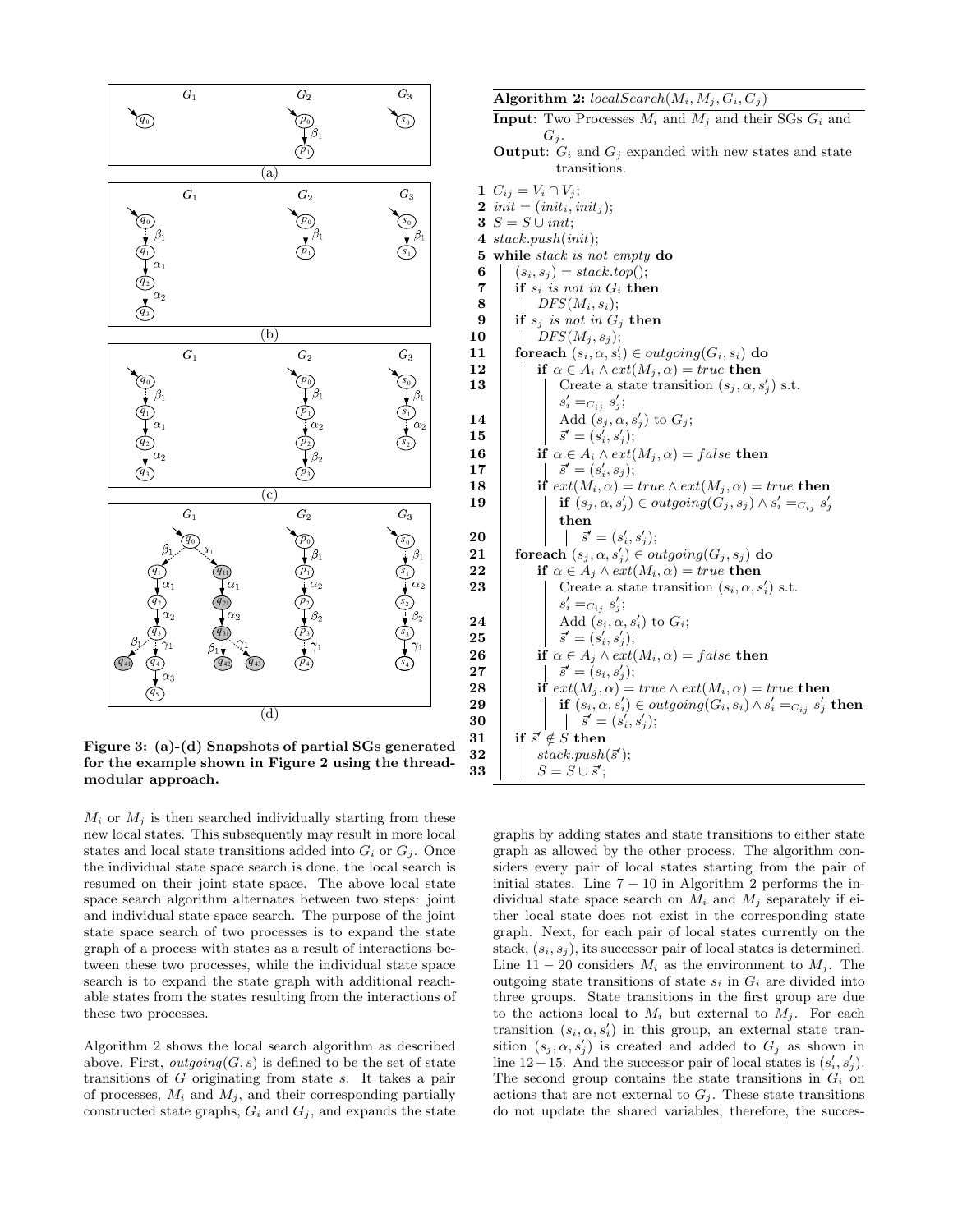sor pair of local states is determined as in line 17 where the local state of  $G_i$  remains the same. The third group considers state transitions due to actions external to both processes. These actions are local to a third process that update some common shared variables of  $M_i$  and  $M_j$ . If both local states  $s_i$  and  $s_j$  have outgoing state transitions,  $(s_i, \alpha, s'_i)$  and  $(s_j, \alpha, s'_j)$ , on such external action  $\alpha$  such that the corresponding successor states  $s_i'$  and  $s_j'$  are consistent relative to the shared variables between  $M_i$  and  $M_j$ , then the successor pair of local states is  $(s'_i, s'_j)$ . If such an external state transition exists in  $M_i$  but not in  $M_j$ , or both external state transitions exist in  $M_i$  and  $M_j$  on  $\alpha$  but their local successor states are not consistent, this indicates that these two processes cannot be synchronized in  $(s_i, s_j)$  on the external action  $\alpha$ , therefore their joint successor is not possible in the global state space, and ignored consequently. This group of state transitions are handled in line  $18 - 20$ . Line 21−30 shows the symmetric case where  $M_i$  is treated as the environment to  $M_i$ . Finally, if the joint successor states are not considered yet, they are pushed onto stack to be considered later. When the algorithm terminates, all the joint local state pairs that might exist in the global state space are considered, and legal external state transitions representing the interactions between these two processes are added to their corresponding local state graphs. These two processes and their respective state graphs are said to be synchronized when the algorithm terminates. This algorithm can be naturally extended to consider multiple processes at once.

Given a concurrent system consisting of only two processes, this algorithm does not have any advantage as its performance is close to that of the traditional state space search on the whole system. From now on, it is assumed that concurrent systems considered in this paper consist of at least three or more processes. Let  $M = ||_{1 \le i \le n} M_i$  with  $n \ge 3$ . After applying Algorithm 2 to  $M_i$  and  $M_j$ , it is possible that  $G_i$  or  $G_j$  now are expanded with new state transitions that may represent new interactions on the interface with other processes. Therefore, if  $G_i$  or  $G_j$  is expanded with new state transitions, Algorithm 2 is applied again to these processes and other ones if they share common variables. It is iteratively applied until all local state graphs reach a fixpoint. The top level algorithm is shown in Algorithm 3.

In Algorithm 3, each process is associated with a variable  $new<sub>i</sub>$  to indicate if there are new state transitions added to state graph  $G_i$  after the local search. This variable is used to decide whether Algorithm 2 is applied. If the state graph of neither process is extended with new state transitions from the previous local search, it is not necessary to consider these two processes, as shown in line 8. The algorithm terminates when all  $new_i$  are false. Additionally, the local search only applies to processes that share common variables.

As an example, consider constructing the local state graphs for processes as shown in Figure 2. Initially, all three state graphs are empty. First, apply the local state space search to  $M_1$  and  $M_2$ , and the resulting local state graphs are shown in Figure 4(a). Notice that the local state transitions on  $\alpha_2$ and  $\beta_1$  in  $M_1$  and  $M_2$ , respectively, are added to  $G_2$  and  $G_1$  as external state transitions. Since  $M_2$  is expanded with new state transitions, and it shares common variables  $x$  and y with  $M_3$ , the local state space search is applied to  $M_2$ 

| Algorithm 3: $search(M_1, , M_n)$ |  |  |  |  |  |
|-----------------------------------|--|--|--|--|--|
|-----------------------------------|--|--|--|--|--|

```
Algorithm 3: search(M_1, \ldots, M_n)Input: M_i (1 \leq i \leq n): consisting processes of a
                concurrent system.
     Output: G_i (1 \leq i \leq n): local state graph for M_i.
  1 foreach M_i do
 2 Create an empty state graph G_i;
 3 | new_i := true;\begin{array}{ll} \textbf{4} & \quad new'_i := \textit{false}; \end{array}5 while \vee_{1 \leq i \leq n} new_i do
 6 foreach i, j : 1 \leq i, j \leq n do
 7 if i \neq j \wedge V_i \cap V_j \neq \emptyset \wedge (new_i \vee new_j) then
 8 | | localSearch(M_i, M_j, G_i, G_j);9 if New transitions added into G_i then
\begin{array}{|c|c|c|c|c|}\n\hline\n10 & & \quad \quad & \mid & \quad \quad & \mid & \quad \quad & new'_i := true;\n\end{array}11 | | if New transitions added into G_j then
\boxed{12} | | new'_j := true;13 for each 1 \leq i \leq n do
\begin{array}{ccc} 14 & | & | & new_i := \mathit{new}_i'; \end{array}
```
and M<sup>3</sup> next. The resulting partial local state graphs are shown in Figure 4(b).  $M_1$  and  $M_3$  are considered next as  $G_3$ is expanded with a new state transition, and the resulting state graphs are shown in Figure  $4(c)$ . After a few more step, the final local state graphs are shown in Figure  $4(d)$ . Note that the unreachable states in the state graphs shown in Figure 3(d) are not generated during the local state space search.

## 3.3 Soundness

The following theorem shows that  $G_i$  (1  $\leq i \leq n$ ) constructed with Algorithm 3 for  $M_i$  in  $M = ||_{1 \le i \le n} M_i$  is a stutter simulation of the state graph  $G$  for the whole system M. This result shows that any next-free LTL safety properties, if hold on  $G_i$ , also hold on  $G$ , therefore the soundness of this approach.

THEOREM 3.1. Let  $M = ||_{1 \leq i \leq n} M_i$  be a concurrent system model, and  $G$  its state graph. Also, let  $G_i$  be local the state graph constructed for  $M_i$  for  $1 \leq i \leq n$  with Algorithm 3. The following statement is true.

$$
\forall 1 \leq i \leq n, G \preceq G_i.
$$

**Proof:** We need to show that every path in G has a corresponding stutter-equivalent path in  $G_i$ . Suppose  $\rho$  =  $({\vec{s}}_0, t_0, {\vec{s}}_1, t_1, \ldots)$  be a path in G where  ${\vec{s}}_0 = (init_1, \ldots, init_n)$ and  $\vec{s}_k = (s_{k1}, \ldots, s_{kn}).$  For any  $k \geq 0$ ,  $s_{ki} =_{C_{ij}} s_{kj}$ ,  $1 \leq i, j \leq n$  and  $i \neq j$ .

First, apply Algorithm 2 to every pair of local states  $(int_i, init_i)$ such that  $1 \leq i, j \leq n, i \neq j \wedge V_i \cap V_j \neq \emptyset$ . Consider every  $\alpha_0 \in enb (init_i) \cup enb (init_j)$  in three cases.

- Case 1:  $\alpha_0$  is local to  $M_i$ . Obviously state transition  $(int_i, \alpha_0, s_{1i})$  is included in  $G_i$ , and an external state transition  $(int_j, \alpha_0, s_{1j})$  is added to  $G_j$  as shown in Algorithm 2.
- Case 2:  $\alpha_0$  is local to  $M_j$  but external to  $M_i$ . Then, a state transition  $(int_j, \alpha_0, s_{1j})$  is added to  $G_j$ , and an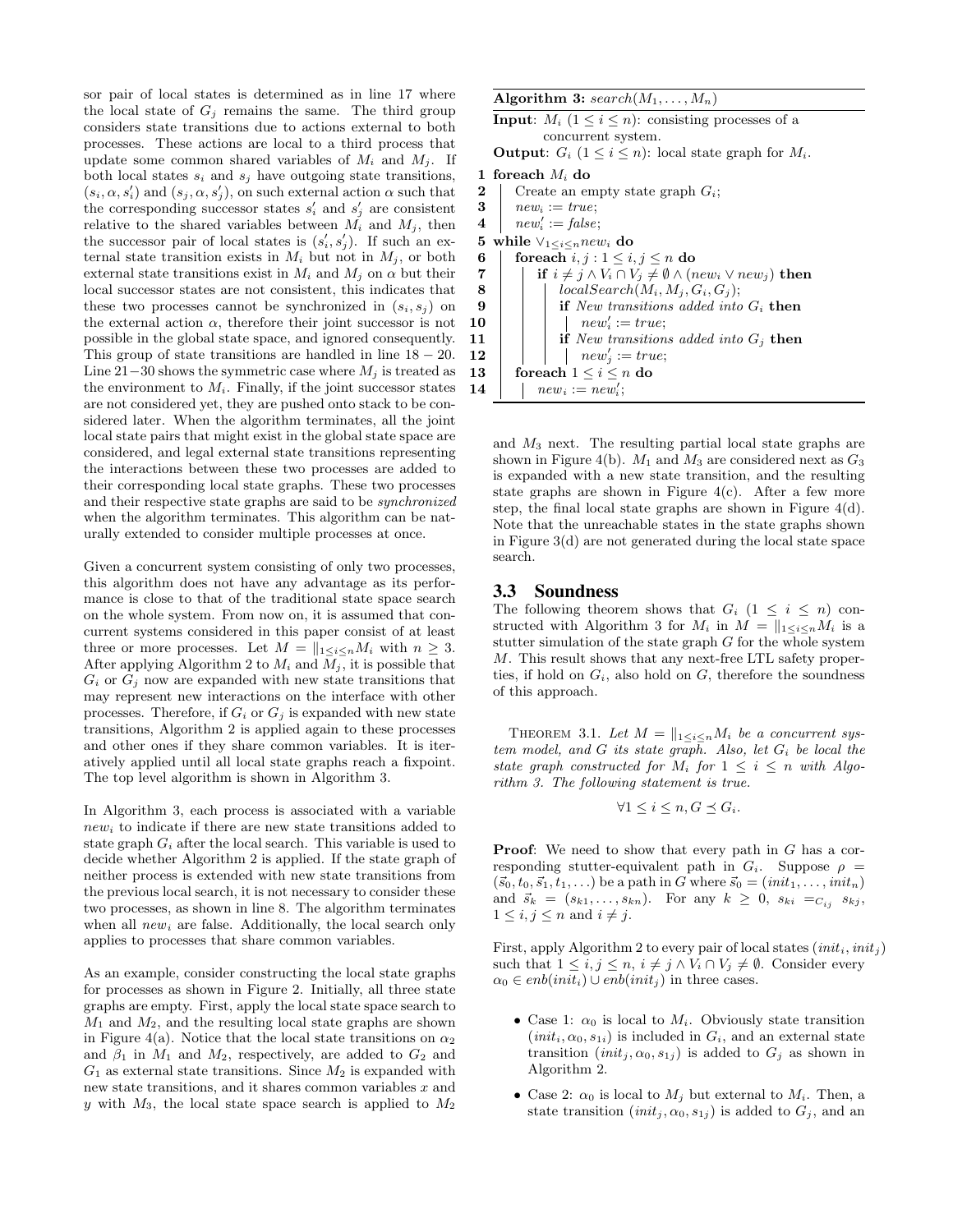

Figure 4: Partial state graphs for the example shown in Figure 2 during the course of apply Algorithm 3.

external state transition  $(int_i, \alpha_0, s_{1i})$  is added into  $G_i$ .

• Case 3:  $\alpha_0$  is neither local nor external to  $M_i$ , i.e. invisible. Then  $s_{1i} = init_i$ .

Therefore, according to Definition 2.2, for  $\rho$ , there exists a path in  $G_i$  such that they are stutter-equivalent for one step. According to the construction by Algorithm 2,  $\forall 1 \leq i, j \leq n, i \neq j$  $j \wedge s_{1i} =_{C_{ij}} s_{1j}$  holds.

Next, Algorithm 2 is applied again to every pair  $(s_{1i}, s_{1j})$ such that  $V_i \cap V_j \neq \emptyset$ , and now consider every  $\alpha_1 \in enb(s_{1i})\cup$  $enb(s_{1i})$ . Similarly, we can show that there exists a path in  $G_i$  such that it is stutter-equivalent to  $\rho$  for two steps. By applying the above reasoning repeatedly, we can show that there exists a path in  $G_i$  that is stutter-equivalent to  $\rho$  for arbitrary length.

### 4. EXPERIMENTAL RESULTS

The method and the algorithms described in this paper are implemented in a package, and integrated into a concurrent system verification tool  $Platu$ , an explicit model checker implemented in Java. A number of examples are selected for experiments. These examples include communication protocols and mutual exclusion algorithms for parallel systems from [18]. The thread-modular approach described in [8] is also implemented for comparison. All experiments are performed on a iMac desktop with a Intel quad-core processor, however, only a single thread is used for all experiments. An upper bound of 300 seconds on time and an upper bound of 2 GB on memory use are enforced.

The first set of experiments consider small examples of low complexity. The state space of these examples can be searched by the traditional reachability analysis algorithm without difficulty, therefore the local state graphs for the processes of these examples can be constructed when the traditional reachability analysis is performed on the whole system. This approach is referred to as Mono in the results tables. Similarly, the thread modular approach in [8] is referred to as TMMC, and the method presented in this paper is referred to as LS3. The purpose of this experiment is to compare the results from using TMMC and LS3 against the results obtained with Mono which are used the baseline. From Table 1, it can be seen that method LS3 always produces local state graphs with less unreachable states compared to those obtained with method TMMC. In two cases shown in Table 1 and several other small examples whose results are not included, LS3 produces local state graphs with the same number of states as what can be obtained with method Mono for all local state graphs. These results show that including the sequencing information among the external actions when building local state graphs can really help to avoid a lot of unreachable states.

The second set of experiments consider some large examples of higher complexity, which cannot be finished by SPIN [13] even when the partial-order reduction is turned on. In addition to showing the comparison among the local state graphs generated with the method TMMC and LS3, their runtime and memory use are also compared. Additionally, local safety properties are defined for processes of these examples whenever appropriate. All these local properties hold true if the global state space is searched. In this experiment, we compare the efficiencies of TMMC and LS3 as well as their effectiveness in reducing unreachable states and thus false counter-examples for local safety properties. As shown in Figure 1, the local state graphs need to be fully constructed so that transition dependence information can be extracted to assist partial order reduction in global state space search for verifying global properties or local properties that cannot proved locally, TMMC or LS3 does not terminate even when a local property is shown violated until none of the local state graphs can be expanded.

From Table 2, it can be seen that method LS3 still produces local state graphs with less unreachable states for all examples. For almost all examples, LS3 can prove the local safety properties where TMMC fails. In the particular case for peterson.4, TMMC times out as it keeps generating more states for the local state graphs while LS3 proves all local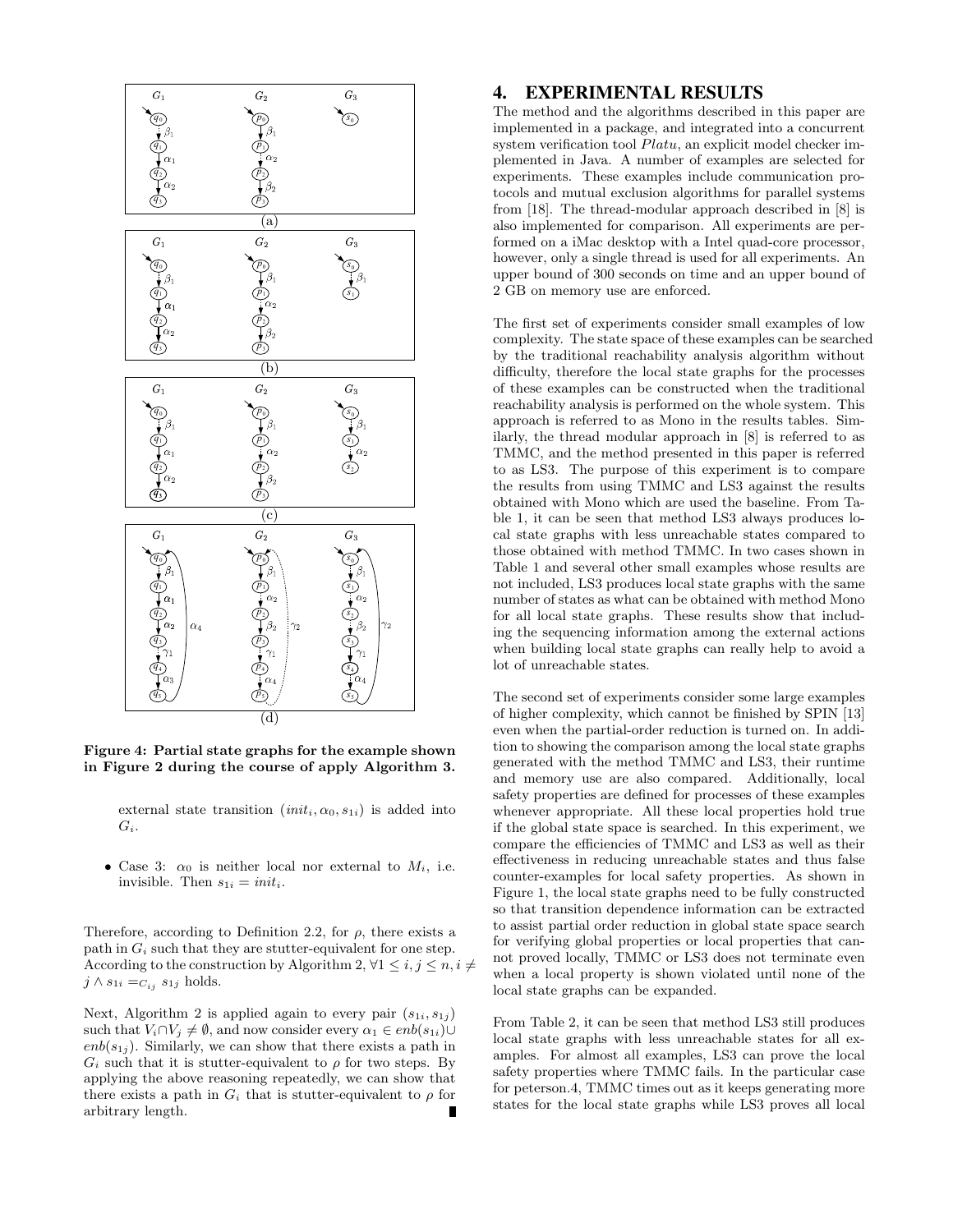Table 1: Comparison of the results from using the traditional reachability analsysis (Mono), the method described in [8] (TMMC), and the method described in this paper (LS3). Time is in seconds, and memory is in MBs. For each example, the number of states in its local state graphs are shown.

|              | phil            | peterson.3         | syzmanski.4              |  |  |
|--------------|-----------------|--------------------|--------------------------|--|--|
| Mono         | (9, 9, 9, 9)    | (2627, 2421, 2745) | (4311, 4415, 4383, 4352) |  |  |
| TMMC         | 16, 16, 16, 16) | (2997, 2952, 2952) | (5875, 6125, 6250, 6375) |  |  |
| $_{\rm LS3}$ | (9, 9, 9, 9)    | (2627, 2421, 2745) | (5201, 5453, 5598, 5755) |  |  |

Table 2: Comparison of the results from using the the method described in [8] (TMMC), and the method described in this paper (LS3) on some more complex examples. TO indicates timeout.

|             | Method      | Time      | Mem  | State count in local state graphs                              |
|-------------|-------------|-----------|------|----------------------------------------------------------------|
| brp         | TMMC        | 2.7       | 174  | $(5600^*, 2226^*, 351694^*, 295^*, 84, 30)$                    |
|             | LS3         | 9.8       | 214  | (1368, 1496, 25091, 77, 35, 14)                                |
| iprotocol   | <b>TMMC</b> | 8.8       | 408  | $(19, 1256^*, 53, 18104^*, 110627^*, 283444^*)$                |
|             | LS3         | 10.1      | 68   | (19, 230, 29, 2647, 3656, 23747)                               |
| lamport     | <b>TMMC</b> | 15.9      | 106  | $(9344^*, 9344^*, 9344^*, 9344^*, 9344^*)$                     |
|             | LS3.        | 24.8      | 143  | (8800, 8800, 8800, 8800, 8800)                                 |
| lann        | <b>TMMC</b> | 1.3       | 15   | $(250, 250, 250, 250, 566, 560, 561, 412)$                     |
|             | LS3         | 4.3       | 33   | $(250, 248, 248, 248, 566, 554, 555, 408)$                     |
| peterson.4  | TMMC        | <b>ТО</b> |      | $(124535^*, 104922^*, 104088^*, 103319^*)$                     |
|             | LS3         | 10.9      | 88.5 | (13573, 12993, 12869, 12801)                                   |
| syzmanski.5 | TMMC        | 59.4      | 198  | $(35000^*, 36250^*, 36875^*, 37500^*, 38125^*)$                |
|             | LS3         | 59.1      | 211  | $(30684^\ast, 31934^\ast, 32659^\ast, 33444^\ast, 34265^\ast)$ |

- 1. In the table, numbers labeled with <sup>∗</sup> indicate that the local propertied defined for the corresponding processes are violated caused by the unreachable states.
- 2. Numbers without being labeled with <sup>∗</sup> indicate either the local properties hold in the local SGs for the corresponding processes or no local properties are defined.

properties. For syzmanski.5, even though LS3 cannot prove the local properties, it constructs the local state graphs with significantly reduced unreachable states. This reduction can lead to better partial order reduction in global state space search in the later stage.

In general, the runtime required by LS3 is higher, except for example peterson.4. This is due to the repeated search of joint local state space of processes when LS3 runs. Memory requirements by these two methods do not fall into any pattern. In some cases, TMMC uses more memory as a large number of unreachable states are generated into the local state graphs, while in some other cases LS3 uses more memory for searching the joint local state spaces when the local state graphs contain large numbers of local states.

Next, a better analysis of the possible inefficiency of LS3 is provided. Whenever a local state graph is expanded, it must be considered again with any other local state graphs if they share common variables where their joint state space is searched. In the current implementation, the joint state space of local state graphs are not kept in memory, and it is constructed on demand. Every time the joint state space of two local state graphs is searched, it is actually built from scratch. This implementation intends to keep memory use low, however, it may cause a lot of waste of work as large part of the same joint state space is built and searched over and over again. Another reason for high runtime overhead

it that LS3 sometimes may expand local state graphs slowly. This problem becomes very serious when the algorithm approaches the end where all local state graphs are close to their fixpoints. For all examples, in the first number of main iterations as shown in Algorithm 3, the state counts of the local state graphs are already very close to the corresponding numbers as shown in Table 2. Afterwards, only a small number of states or state transitions are added to the local state graphs in each iteration. This slow expansion results in a large number of the main iterations. Coupled with the high computational cost associated with the joint local state space search used frequently in each iteration, LS3 often spends a very large portion of the total runtime to finish the last few iterations.

From the experiments, it is clear that both TMMC and LS3 perform much better for the loosely coupled systems. By loosely coupled we mean that such a system does not have many states and state changes on the shared variables among its consisting processes. In the same benchmark, there are a number of examples that are tightly-coupled. Since states on the shared variables are replicated in the local state graphs where these variables are shared, this can result in high degree of redundant duplications in the local state graphs, thus higher memory use. On the other hand, loosely coupled examples could pose another challenge to LS3. When LS3 is applied to two local state graphs, their joint state space is actually constructed. If these two local